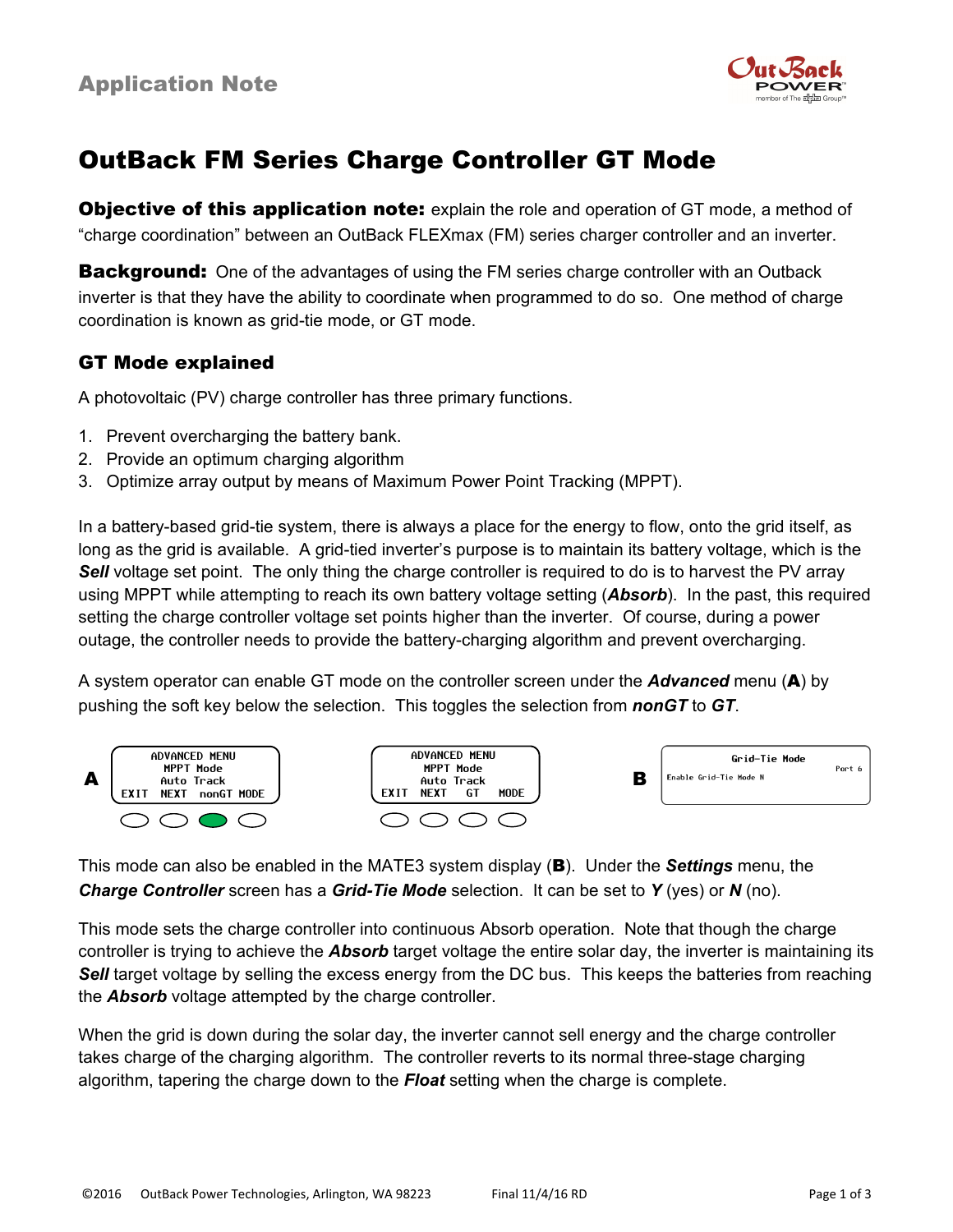## Application Note



#### GT Number

While the primary function of GT mode is to keep the charge controller in Absorb operation, it can also maintain some control of the system to ensure that the system keeps selling. Two conditions that could prevent the inverter/s from selling are

- 1. Rising inverter temperature due to high ambient temperature
- 2. Rising AC voltage due to high grid impedance.

The inverter continuously sends a status message to the FM charge controller, represented as a "GT number". If either of the two conditions above are true, the GT number reads as a recommendation to reduce its output. (This GT number can be read only on the controller itself under the *Misc* menu.)

- When the controller is in GT mode and the inverter is selling, the GT number reads 074. This is a command to the controller to maximize its MPPT energy harvest.
- When the controller is not in GT mode or the inverter is not actively selling, the GT number is 255.

| GT<br>255 | State<br>00      | PWM <sub>z</sub> CHGt<br>98.0<br>0000 | l 074 | GT X State<br>07 | 94.0 | PWM <sub>z</sub> CHGt<br>0000 |
|-----------|------------------|---------------------------------------|-------|------------------|------|-------------------------------|
|           | <b>EXIT NEXT</b> | <b>RSTRT</b>                          |       | l EXIT NEXT      |      | <b>RSTRT</b>                  |

As the inverter temperature rises, or the AC input voltage rises, or any other reason the inverter deems it necessary, this GT number goes down. As the GT number goes down, the controller reduces its MPPT harvest and lowers its output. Reducing its activity may allow inverter temperature or AC voltage to decrease. This will keep the inverter selling (at reduced levels). If the GT number reaches zero, the charge controller has stopped allowing PV energy to flow to the batteries and the inverter will not sell. This gives the inverter the greatest chance to cool down, or the AC input voltage to return to normal.

#### Summary

When *GT Mode* is enabled on the FLEXmax series charge controller, it will always use the Absorb voltage set point as its target. This ensures it always attempts to reach a higher voltage than the inverter to use all the PV energy that is available. When *GT Mode* is not enabled, the inverter and charge controller operate effectively independently of each other.

The inverter sends a "GT Number" to the controller in the range of 0 to 074. 0 tells the controller to totally curtail output while 074 tells it to produce as much as possible. This number reads 255 while the inverter is not actively selling energy to the grid or when *GT Mode* is not enabled.